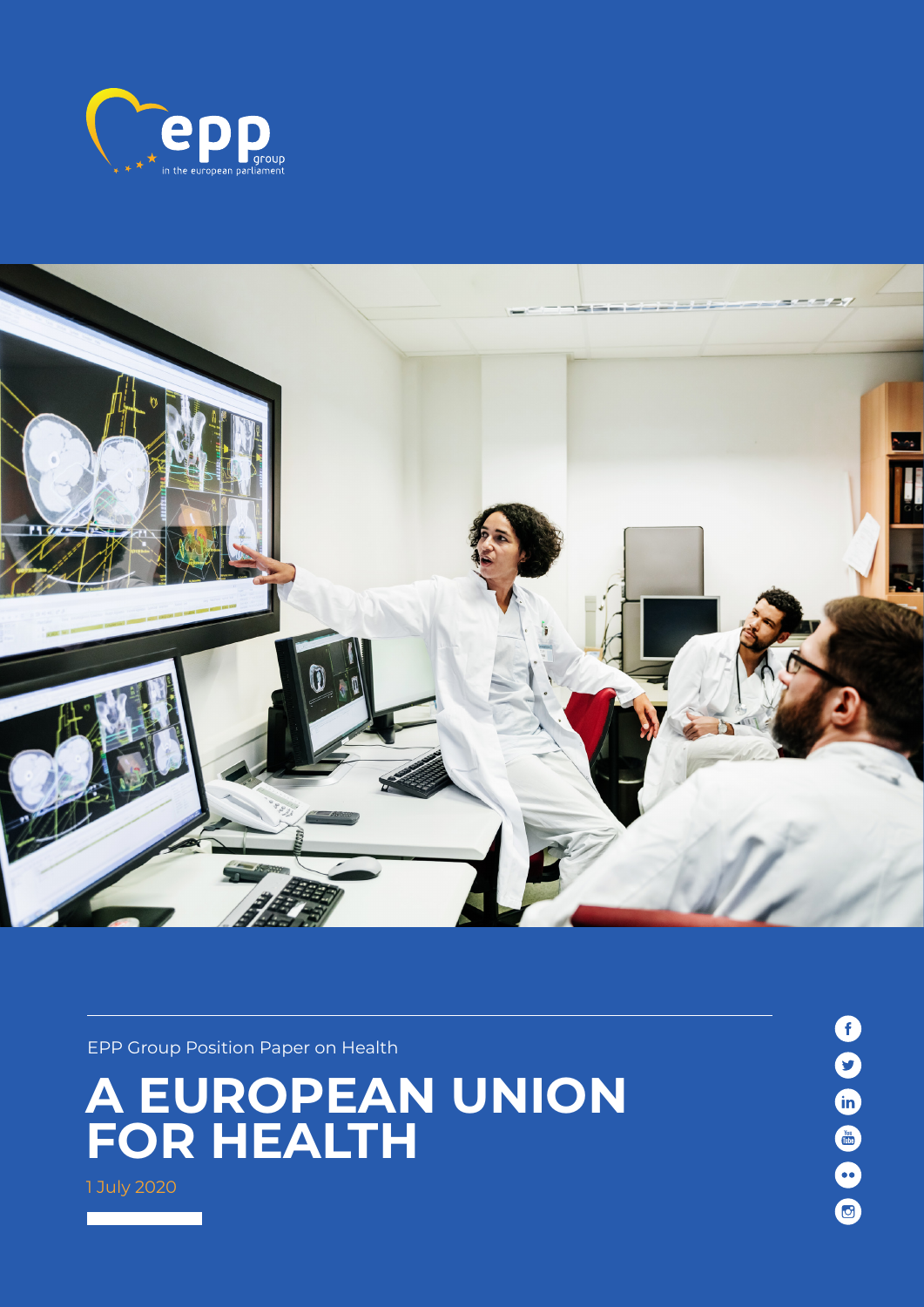When people wish somebody all the best for their birthday or the New Year, even before the COVID-19-crisis, the last sentence was mostly: "Above all, good health".

"Health is wealth" is an old, but true saying. This year, 2020, has been marked by a global pandemic which has resulted in the deaths of hundreds of thousands of people globally. The pandemic has hit all Member States and while many have managed to flatten the curve of the pandemic, COVID-19 remains a huge concern and will probably continue to do so until an effective vaccine is found.

COVID-19 has demonstrated that we must put health much more at the core of European politics. The EPP Group calls for the rapid implementation of a European Union for Health.

### **1. The Christian-democratic world view**

Thanks to its Christian-democratic and humanist roots, the EPP Group always puts the well-being of the individual - physical, mental and social well-being of citizens - at the centre of our actions. Consequently, the Christian-democratic founding fathers put the well-being of all Europeans at the heart of European policy. Since then, it is one of the three principal aims of the EU, enshrined in Article 3 of the Treaty on European Union alongside the promotion of peace and our fundamental values.

Above all, we, as Christian Democrats, strongly believe human beings can shape a better future. In the same way as doctors, nurses, pharmacists improve the daily lives of millions of Europeans, we think good politics and good policy can do the same. We want to shape medical and scientific progress. We believe in a better future. We stand by scientific results and progress, and we want Europe to use science purposefully to foster the well-being of all people.

Christian Democrats believe in a society that helps those in need. To us, medical progress is not just another business model. To us, medical progress is purely the necessity to improve everybody's daily life, according to their income or their educational status or their regional origin in Europe. We also believe in the ability of individuals to grow, create and contribute to everyone else's well-being, without being held back or patronised. A society allowing the individual to be included, yet free.

We endorse the benefits of innovation and

base our decisions on science. We know that technology must serve the people and not vice-versa but also, we mustn't shut the door to new technological possibilities such as apps, Big Data, Artificial Intelligence (AI) and personalised medicine. On the contrary, we want Europe to lead and shape these new trends itself. We put people at the core of innovations. Medical progress must be firmly anchored in a clear humancentric value system.

We, as Christian Democrats, have already taken a clear stand when it comes to harnessing the European potential in the health sector: we stand by our citizens for example in fighting cancer. We believe our values, our scale, our willingness to strive for greater innovation and sharing this knowledge across the entire scientific community are key principles that will allow us to make Europeans' lives better by trying to fight the cancer threat. The same values must guide us in our endeavours to ensure all Europeans are guaranteed access to high standards of healthcare.

As medicine is ultimately based on previous knowledge, making the best use of Big Data and AI allows researchers and doctors to directly query the past to make quicker and more accurate predictions about the future. We are well aware that, as far as health is concerned, technology can make a difference between a life lost and a life saved.

Moreover, we know that big medical challenges such as diseases or pandemics, we can only solve together. Therefore, we want to work together in Europe and also beyond our continent. Through fair trade agreements, we want to bring health professionals together to better share our knowledge and create networks to improve healthcare in Europe and abroad.

And furthermore, we want Europe to strongly raise its voice against everybody who tries to use pandemics, diseases or other health risks to play power games. We are fighting against misinformation or against countries hiding important information on how to fight diseases or pandemics. We will make use of our economic power and always impose sanctions should a country try to risk Europeans' lives by either mis/ not informing us or by playing games with pandemics. Health risk management will be a cornerstone of a truly Christiandemocratic security for the future.

We believe in a European Union that respects, protects and supports all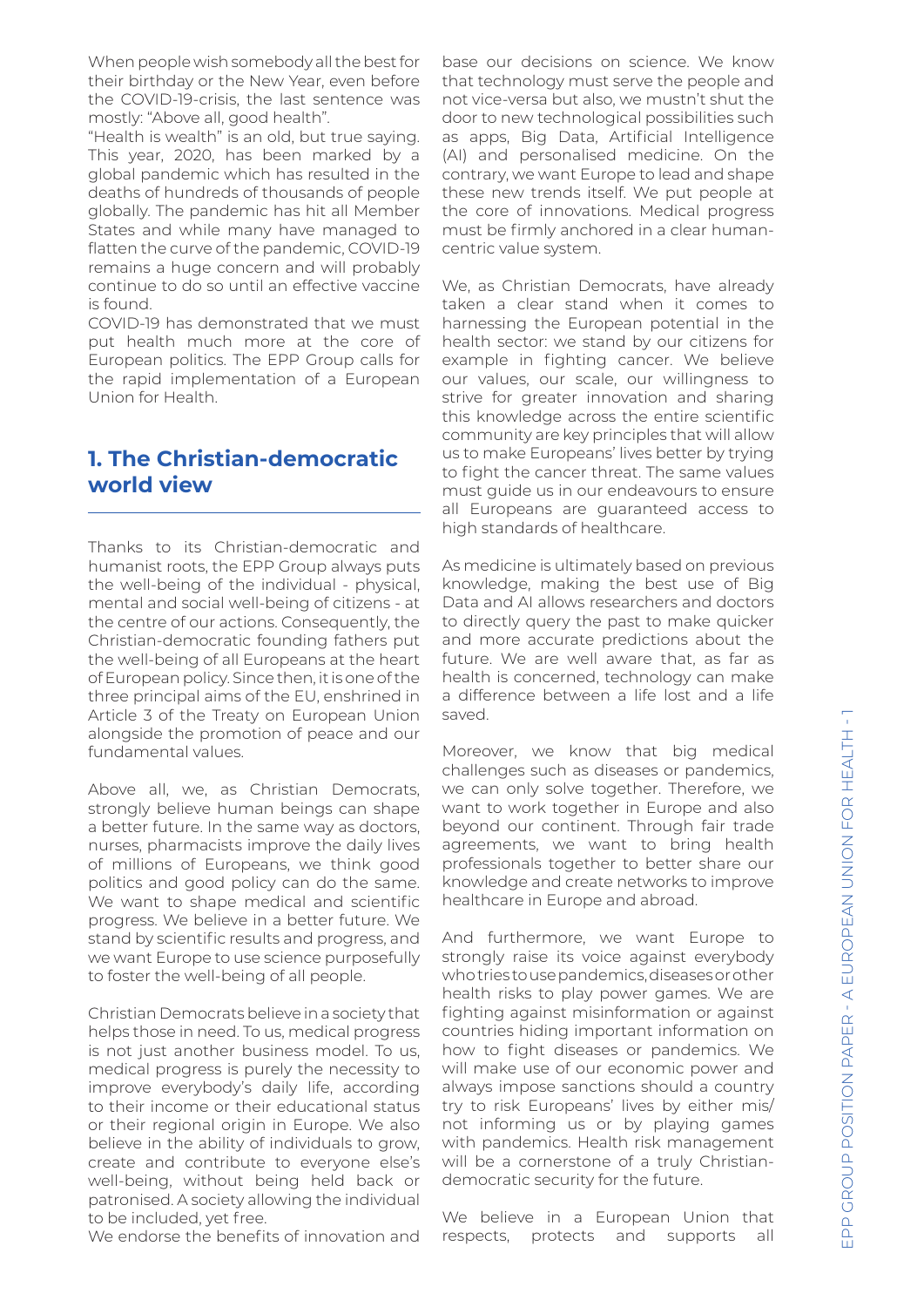Europeans. We believe in a European Union that enables and drives forward innovation and contributes to all our lives.

Our Union is also a Health Union, with person-centred policies at its core.

Men's and women's individual needs must be taken into account in all decisions taken in health policy.

It is also a Union that remains open to the world outside its borders. We stand for international cooperation in order for Europe to benefit from and contribute to medical progress. Scientific and medical co-operation will create a win-win situation from which our society and our economy can equally benefit. And we do so in the knowledge that Europe also carries a global responsibility to contribute to promoting public health in other parts of the world as part of our development aid. Resilience building and increasing preparedness in the health sectors of partner countries must be supported. Education and training of health professionals are key for this. We must ensure that the EU's humanitarian and health response to the COVID-19 crisis is not misused to promote ideologies and political agenda.

The COVID-19 crisis has shown that to reap the full benefits for our citizens in a globalised and interconnected world, the EU must have a strong health policy component.

It is this health policy core that we want to see strengthened at EU level. Where necessary, the EU must be given the right tools to become an effective Health Union, based on the following principles:

A Europe that respects;

A Europe that protects and supports, and; A Europe that innovates and breaks new ground to make all our lives better.

## **2. Competences and responsibilities**

The COVID-19 crisis has shown that health threats do not respect borders and why a more coordinated European response is necessary.

Member States remain responsible for many parts of health policy. However, the European Union has much more possibilities than currently used.

The TFEU (Article 168) and the Charter of

Fundamental Rights of the European Union (Article 35) recognise that "a high level of human health protection shall be ensured in the definition and implementation of all Union policies and activities" and to that purpose, "the Commission, (...) in its proposals envisaged in paragraph 1 concerning health, safety, environmental protection and consumer protection, will take as a base a high level of protection, taking account in particular of any new development based on scientific facts. Within their respective powers, the European Parliament and the Council will also seek to achieve this objective" for the establishment and the functioning of the Internal Market. (Article 114).

The TFEU recognises explicitly a significant role for the Union that "shall be directed towards improving public health, preventing physical and mental illness and diseases, and obviating sources of danger to physical and mental health. Such action shall cover the fight against the major health scourges, by promoting research into their causes, their transmission and their prevention, as well as health information and education, and monitoring, early warning of and combating serious cross-border threats to health." (Article 168).

It is within that scope of competence that the EU worked on improving public health (e.g. public campaigns against tobacco, alcohol, obesity and drugs), tackling serious cross-border threats (e.g. anti-microbial resistance), preventing and managing human and animal diseases (e.g. BSE mad cow disease), mitigating risks to human health (e.g. food law and REACH legislation) and harmonising health strategies between Member States (e.g. mobility of health professional and patients). The setting-up of specialised agencies such as the European Medicines Agency (EMA), the European Centre for Disease Prevention and Control (ECDC) and European Food Safety Authorities (EFSA) exemplified the EU's increasing commitment to health policy. The EU health programme 'EU4Health' with a proposed budget of €9.4bn is a strong indication of the increasing role of the EU in terms of public health policy.

Despite all the work already done at EU level, there is still an important margin of manoeuvre for the European Union to deliver much more on health policy, within the existing Treaties. Health provisions of the Treaties are still largely under-used in terms of the purposes they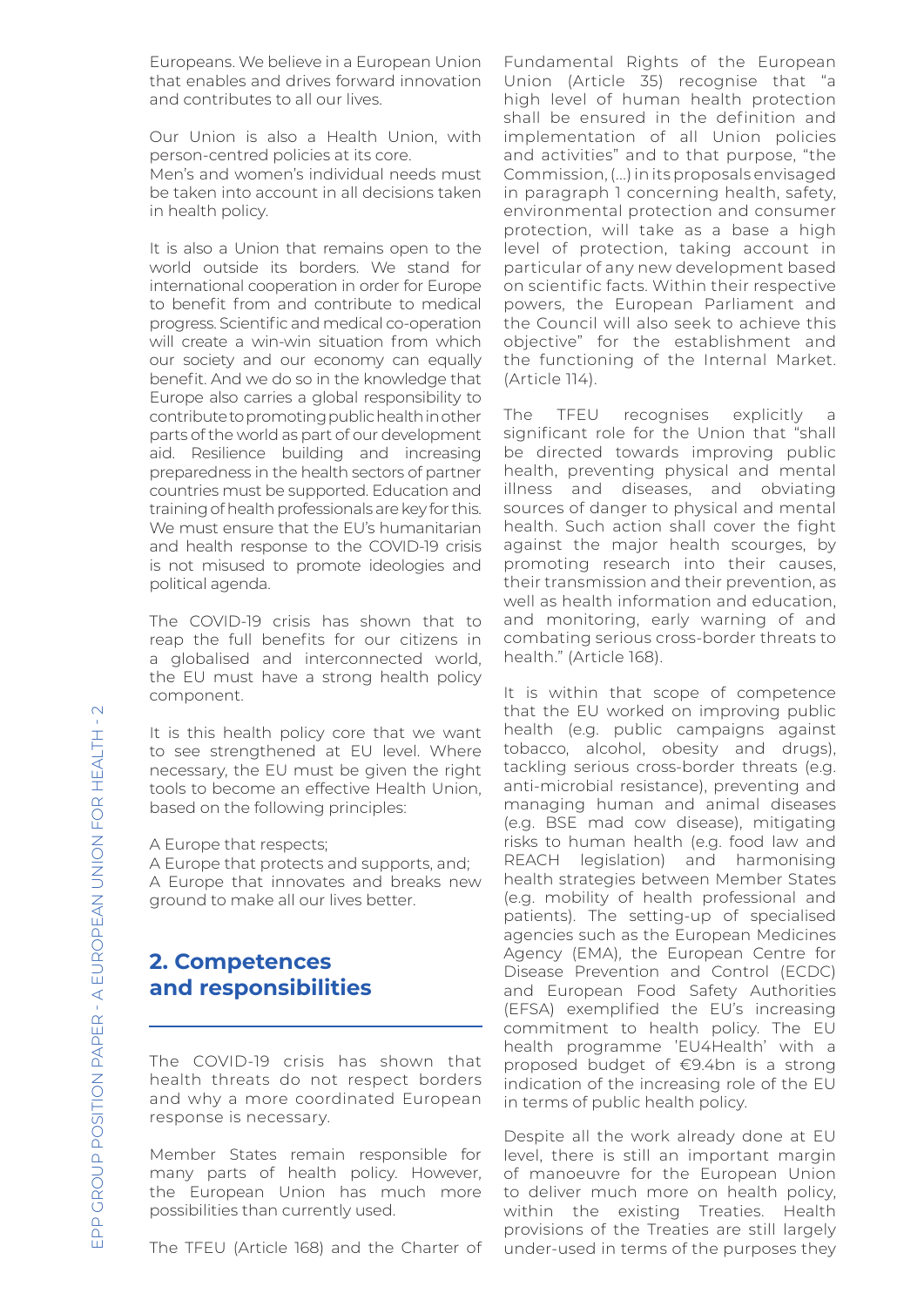could be used to achieve<sup>1</sup>. The Union has powers that permit more actions than it has taken to date. For example, the use of the Cross-border Health Care Directive that falls within the ambit of freedom to provide services and which aims at the approximation of the provisions laid down by law, should be more effective in order to remove existing obstacles to the provision of cross-border healthcare services.

It is, for example, well recognised that access to cross-border healthcare and better coordination and promotion of best practice between Member States can bring considerable benefits2.

On the other hand, we know that most of the financial resources for health systems remains at Member State level and many competences are exercised by these Member States. An ambitious European health policy should respect these facts and not raise expectations that can never be delivered. Not every health project can be financed by a bigger EU health programme and not all good ideas can be achieved at European level according to the principle of subsidiarity. However, we are determined to work on a much stronger EU health policy and promote all the necessary actions that have a clear EU added value aiming at, among others, reducing the fragmentation of the Internal Market for health services.

Our Europe is built on subsidiarity and solidarity. For example, every region knows much better than Brussels where and how to run the hospital or medical centre in its neighbourhood. National politics knows the best way to organise medical care and the health system. However, when it comes to cross-border threats, that can only be addressed together, regulation of products in our common Internal Market that favour innovation and limit health threats, crossborder healthcare and many other areas, Europe is the best way to do it. We are not entitled to just one level, we think and act across different levels. We only put the needs of the people at the core and we strongly believe in a better, more resilient, and a Europe of subsidiarity and solidarity.

When the pandemic hit, the lack of coordinated action at EU level resulted in real problems in the early stages of the pandemic such as internal border closures and paralysis of the Internal Market with extremely difficult circulation of essential goods including medical ones. This is why we call for lessons to be learned and for a more coordinated approach empowering the EU with real and effective competences, delivering added value to Member States'

current and future crises.

The European Parliament has underlined that the pandemic knows no borders or ideologies and that it requires the cooperation and solidarity of the entire international community and a strengthening of the UN system, and the World Health Organisation (WHO) in particular. The EPP Group believes that that all parties concerned, including Taiwan, should be incorporated into WHO meetings, mechanisms and activities, particularly during a global public health crisis.

#### **3. New realities**

Demographic trends, climate challenges, access to innovation, better access to treatment for all, high prevalence of chronic diseases, digitalisation (e-Health) and the sustainability of healthcare systems have already increased the focus on health policy at EU level. These challenges demand a coordinated response at EU level, as they are common to all Member States and know no borders.

Those trends are here to stay and will simply accelerate the changes that health policy is undergoing. We must take into account the social and geographical health gap and ensure equal access to high quality healthcare across Europe.

Recently, in its last European Semester recommendations to Member States, the European Commission raised concerns about the immediate and long-term resilience of the national health systems to handle future emergencies, recognising that the COVID-19 pandemic has exposed pre-existing structural issues related to the accessibility, effectiveness and resilience of national health systems. Insufficient financing for healthcare is acknowledged as well as weak primary care and poor coordination.

This crisis has also shown the importance to have evidence-based health policies. This includes both initiatives for treatment and prevention. Preventive measures should be

2 EPRS study on "Mapping the Cost of Non-Europe 2019- 2024", April 2019, www.europarl.europa.eu/thinktank/ en/document.html?reference=EPRS\_STU(2019)631745

<sup>&</sup>lt;sup>1</sup> EPRS study on "Unlocking the potential of the EU treaties", May 2020, www.europarl.europa.eu/RegData/ etudes/STUD/2020/651934/EPRS\_STU(2020)651934\_ EN.pdf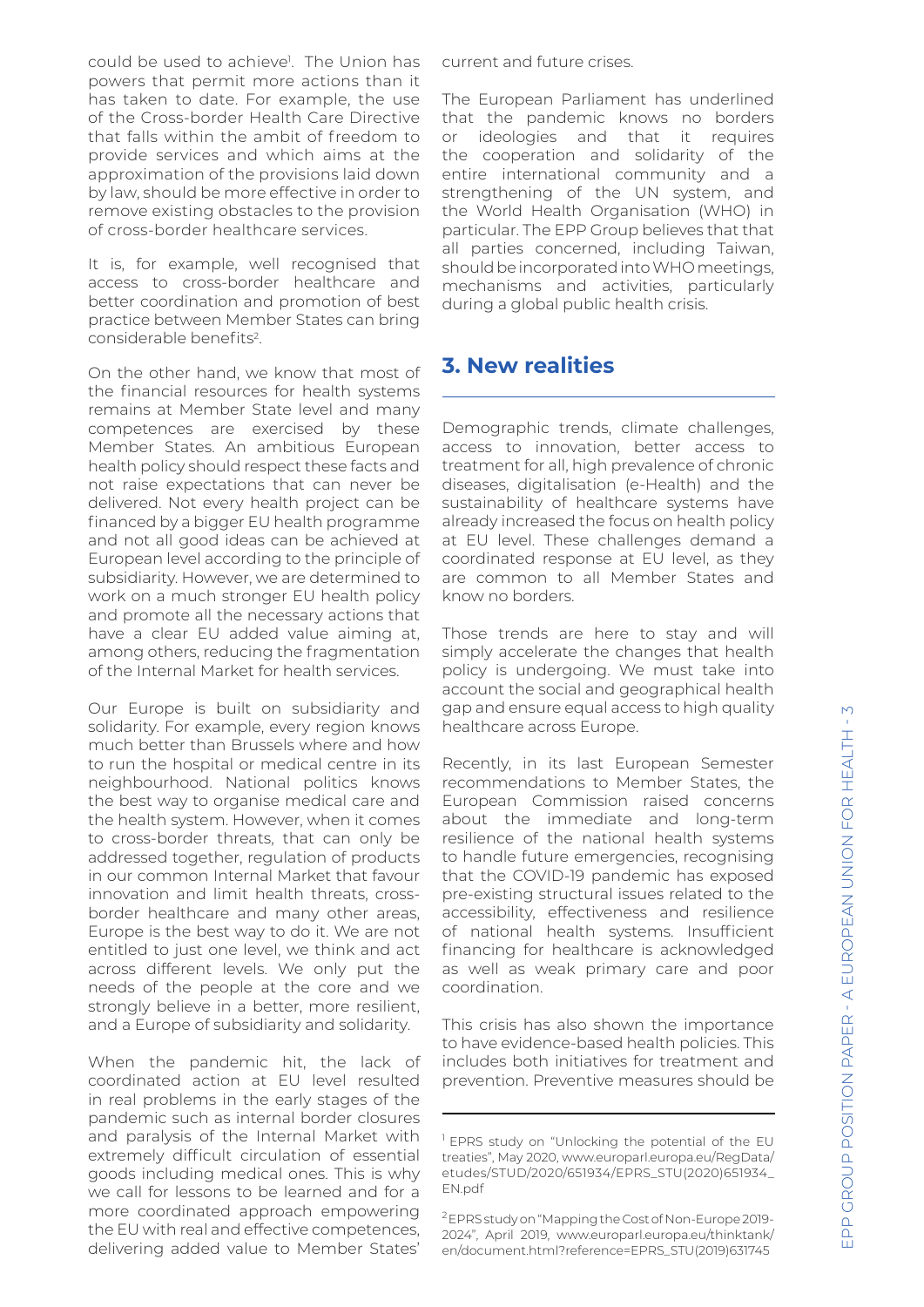proportionate and ensure the maximum health outcome.

# **4. COVID-19, the last call for a change**

COVID-19 imposed on us unprecedented confining measures to protect our communities, putting our healthcare systems under tremendous pressure.

The EPP Group is grateful to all frontline workers: doctors and nurses, carers and cleaners, and their respective families.

Despite the magnitude of the lives lost and the lack of coordination, a lot has been achieved: the EMA has sped up the process for approving a vaccine or a drug, the European Commission is funding more than 100 research teams all over Europe, including the first clinical trials on the vaccination against COVID-19 in the European Union. We have reacted flexibly and mobilised all remaining budgetary resources to fight the crisis. The European Parliament agreed on a temporary change of the Medical Devices Regulation in less than two weeks after this proposal by the European Commission in order to minimise any disturbance to the supply of essential equipment within the Internal Market during the current pandemic. The European Commission has implemented guidelines and financial support for the treatment of COVID-19 patients in other Member States when domestic capacities were exhausted and the European Commission has mobilised two mechanisms (rescEU and Joint Procurement) to get more equipment to Member States most in need. Last but not least, the European Union joined forces with global partners to kick-start a pledging effort - the Coronavirus Global Response. Finally, we very much welcome the EU vaccine strategy adopted by the European Commission and will engage in its swift implementation.

However, we all agree that this is not enough. Much more needs to be done in this acute crisis and to be better prepared for future crises.

The EPP Group strongly believes that Europe can only pull through this crisis if the European family stands together in solidarity and responsibility. We all have a role to play. By looking out for each other. By trusting each other. By keeping a distance to protect vulnerable people.

Easing some of the COVID-19 restrictions is justified to allow for economic activity and social life to resume, including the need for children to resume their education, where possible. However, we are very concerned that lifting the measures too quickly could result in a second wave of the virus, which would test the capacity of our healthcare systems, leading to increased numbers of COVID-19 patients needing hospitalisation and suffering for health workers and their families. Many people are dying much earlier than they normally would and healthcare workers are being pushed to the limits physically and mentally. The lifting of containment measures should only be done step-by-step, in a coordinated manner at EU level, and with the strong implementation of social distancing, personal protective equipment, generalised testing and contact tracing. The EU and Member States must be ready to re-impose restrictions, on a regional basis, where this is deemed necessary by the public health professionals.

Reality has demonstrated that we cannot overcome this crisis by acting on our own. Nor by pitting national competences against European competences. It can only be overcome if we work together.

### **5. EPP Group call for action**

As we are moving towards COVID-19 exit strategies together with economic and social recovery, the EPP Group initiated a broad reflection on the first lessons to learn from the pandemic, placing health policy at the centre of our priorities, maximising what can be done within the existing institutional framework:

- 1. The EPP Group strongly supports **the "Health in All Policies" (HIAP) approach** and its full implementation as a response to the cross-sectoral nature of public health and aims at horizontally integrating health aspects in all relevant policies such as agriculture, transport, international trade, research, environment and climate;
- 2. The new **MFF** should focus more on health as an absolute priority in all related budget lines, from structural funds to ESF and research. The EPP Group welcomes the proposal to create EU4Health and supports a better financed, stand-alone, robust and ambitious health programme with the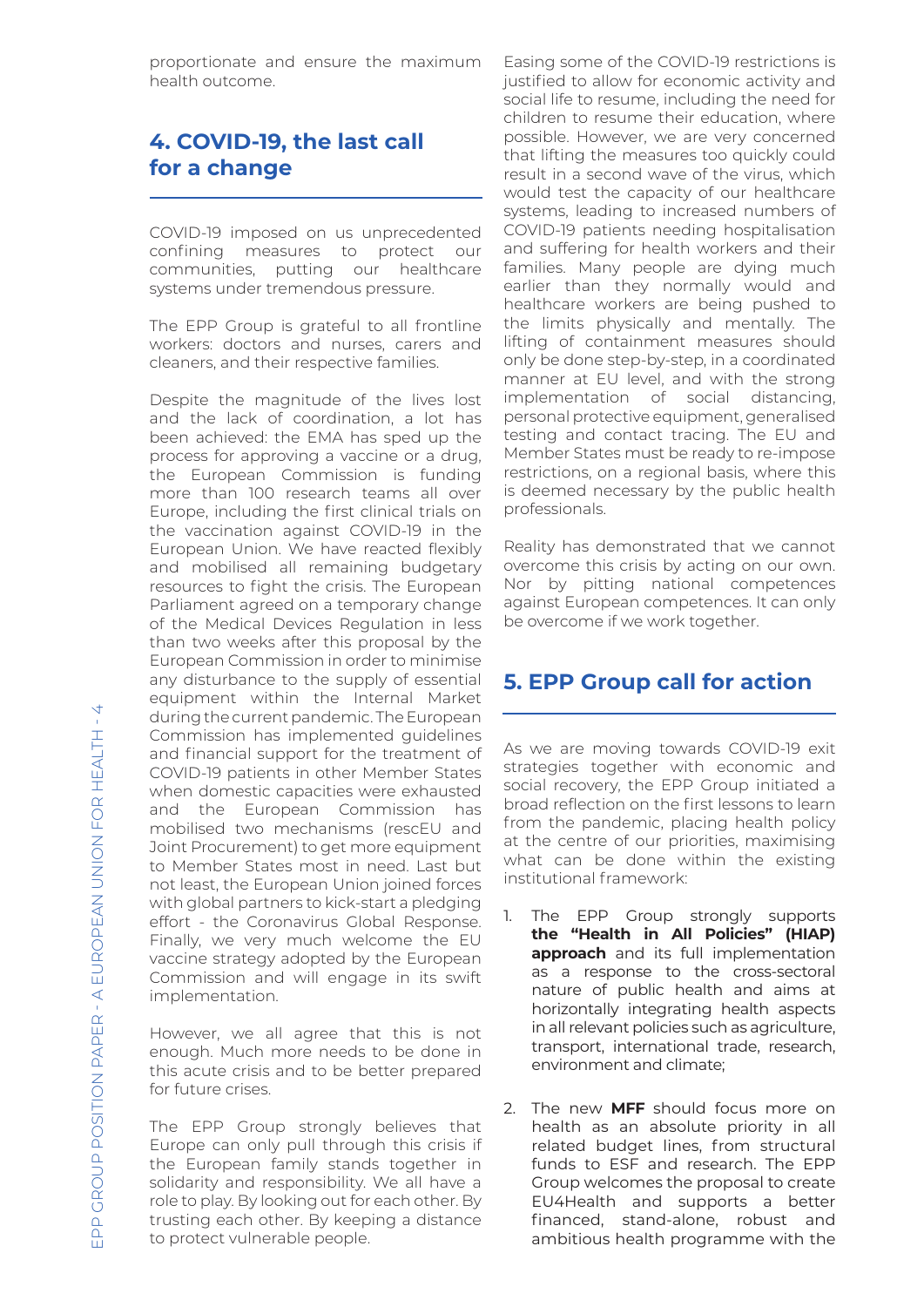capacity to face any future pandemics and health threats. This programme will also address the challenges of an ageing population, disease prevention, will promote a healthy life style in a healthy and non-toxic environment or prepare our health systems for emerging technologies and ensure health literacy. The EPP Group notes that EU cohesion policy will also be one of the instruments to tackle the consequences of the crisis. The EPP Group urges the Commission to give healthcare a higher priority within the cohesion policy, as investments are needed in order to ensure equal access to healthcare facilities in all of Europe. The EPP Group commits to working for a swift agreement of the Commission proposal and a swift implementation;

- 3. The EPP Group calls for the establishment of a dedicated EU fund to help Member States strengthen their **hospital infrastructure and health service**s, ensuring the highest standards of healthcare, treatment, research into health sciences and innovation. The EPP Group calls for a European network of hospitals, specialised in pandemics, in each EU region in order to avoid overcrowding in hospitals. The scope of this specialised structure should be healthcare, research and promoting the exchange of best practices;
- 4. **Health research** (from fundamental research to translational research) is essential for the prevention, diagnosis and treatment of diseases. However, health research in Europe is very fragmented. More synergies with research performed in Member States are desirable. Strong action at the level of health research data is also needed. Emphasises on the fact that clinical research must also include a genderbalanced approach to assess how potential vaccines or treatments may affect men and women in a different way. The EPP Group supports the establishment of an EU Health Academy network as part of a European Global Health Plan, with at least one (university) hospital per Member State, serving as a national diffusion hub for European cutting-edge medical research and training. This EU Health Academy network should have mandatory and regular information-sharing, bestpractice learning and staff exchanges. This network will be crucial to overcome the fragmentation of health research in Europe promoting more synergies and research cooperation at Member

State level and improving the shared use of technological and infrastructural resources by the biomedical research community. It should also provide access to information for citizens on the areas in which Member States specialise in the medical field, around new and emerging diseases;

- 5. Solidarity has been demonstrated by some Member States in ensuring the **cross-border transfer of patients**  to hospitals in other Member States with remaining treatment capacities, as well as the **cross-border mobility of the health professionals** which, via the Professional Qualifications Directive, has proven to be one of the cornerstones of the free movement principle, also during this crisis. The EPP Group supports the strengthening of this tool through its guidelines. The EPP Group supports further coordination of healthcare facilities to temporarily alleviate more overwhelmed structures. It is urgent to issue a new Action Plan on the EU Health Workforce, which expires in 2020, that will take into account the pandemic experience to provide healthcare professionals with a new adequate, strategic and operational framework - also in the context of their cross-border mobility as this can be vital for the facilities they work in, especially in emergency situations like inter alia a pandemic. A better transposition of the Cross-Border Healthcare Directive is needed, especially after the ECJ jurisprudence clarified the main concepts of patient mobility, reimbursement procedures and prior authorisation. In this respect, potential in European Reference Networks should be better exploited through more efficient operation and a simplified and clearer regime for prior authorisation should be envisaged by the Member States;
- 6. Member States and border regions should deepen **cross-border healthcare cooperation** in an efficient and financially sustainable manner without administrative obstacles, including by providing access to quality services on either side of the border close to the patient's residence in the border area. Inter-hospital agreements should be encouraged, allowing emergency services to cross the border on urgent call-outs in order to save lives;
- 7. The novel COVID-19 outbreak has shown us that when it comes to a **vaccine and therapies**, we need to further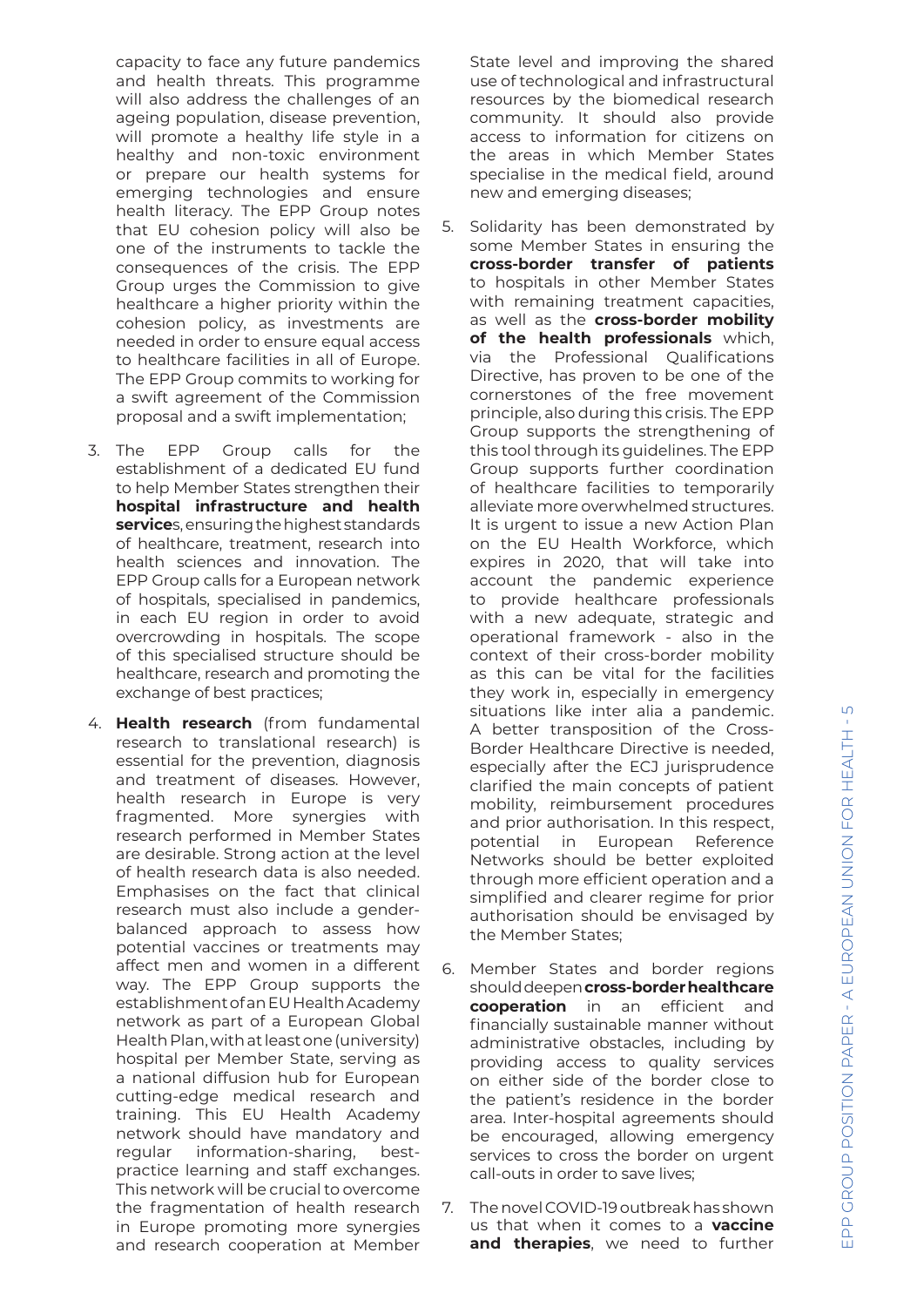strengthen the budgetary support to coordinate efforts for research and science and to further streamline the approval system for medicines or vaccines without compromising health safety. We will always stand up for technological advances in the development of vaccines and therapies. As part of this approach, we stand ready to embrace regulatory flexibility when needed in times of crisis in order to let clinical trials proceed in an urgent and safe manner. While respecting the precautionary principle, the development of vaccines and therapies must not be hampered by unfounded scepticism towards certain techniques. We need to deploy all our efforts to develop and produce them within the EU and make them globally available and affordable, using a joint public procurement at EU level for their distribution to our citizens. We are counting on dialogue and cooperation, but if a vaccine is first developed outside Europe and others are not willing to share it with us, we also have a Plan B. For example, it is legally possible to go for so-called forced or compulsory licencing. But EU Member States should do this jointly. The European Commission, not individual countries, should be in charge of the process and coordination at EU level. Trade measures should also be considered to ensure that medicines and vaccines are made available to all in the EU and beyond. The joint procurement procedures for medical equipment carried out by the European Commission have proven to be successful in the crisis situation and, therefore, should be further extended for medicines and medical equipment. Notwithstanding all the efforts on the research and clinical trials of vaccines, it is important to underline that antiviral drugs are crucial too;

- 8. For the future, we should look at models of **public private partnership**  like the US Biomedical Advanced Research and Development Authority to be established in the EU in order to react faster in a similar crisis;
- 9. **Antimicrobial resistance** is a serious global health and severe risk to the well-being of European citizens that will fundamentally challenge European health systems and societies. According to WHO figures, 33,000 people die in Europe every year because antibiotics don't work anymore. The EPP Group will work to make this an absolute priority for European health

policy, including by dedicating more funding to much-needed research in this area. We therefore support the strict implementation of European legislation in the veterinary field. On top of the monitoring, we support benchmarks and a continuous reduction of antibiotic use in the veterinary field under the One Health approach. We are also convinced that the use of antibiotics in humans must be reduced. Member States have to take urgent measures that antibiotics for human use are prescribed in a prudent way and that hygiene in hospitals is improved. We ask the Commission to examine the legal options for European legislation, if Member States do not act appropriately. A top priority for us is to establish a framework to encourage innovation for new antibiotics because we desperately need new products on the market for patients. Even under a prudent use scenario, we will need to have new substances if we don't want to run into a situation where no antibiotics at all are working and we end up in a post-antibiotic area. For the pharmaceutical industry, it is not attractive at the moment to invest in that area because for good reasons, new antibiotics that are coming onto the market will be limited in use. This is why incentives either comparable to the area of orphan drugs or paediatrics or new innovative incentives are necessary;

- 10. One of the most effective measures for a **European Global Health Plan** with impact is empowering prevention; according to this priority we promote the establishment of a uniformed coherent European calendar for vaccinations for children, the elderly and all the vulnerable groups of the European population;
- 11. **European industry**: the EPP Group supports the promotion of EU dimension companies, incentivising innovation and production within the EU, lowering the EU's dependency on third countries by diversifying supply chains, manufacturing capacity for the production of these products, notably sanitising gel, ventilators and protective equipment; as well as to pool and coordinate digital manufacturing capabilities, such as 3D printing, which can contribute to manufacturing necessary equipment; pursue an EU trade policy focused on open strategic autonomy supporting diversification and resilience in supply chains, with an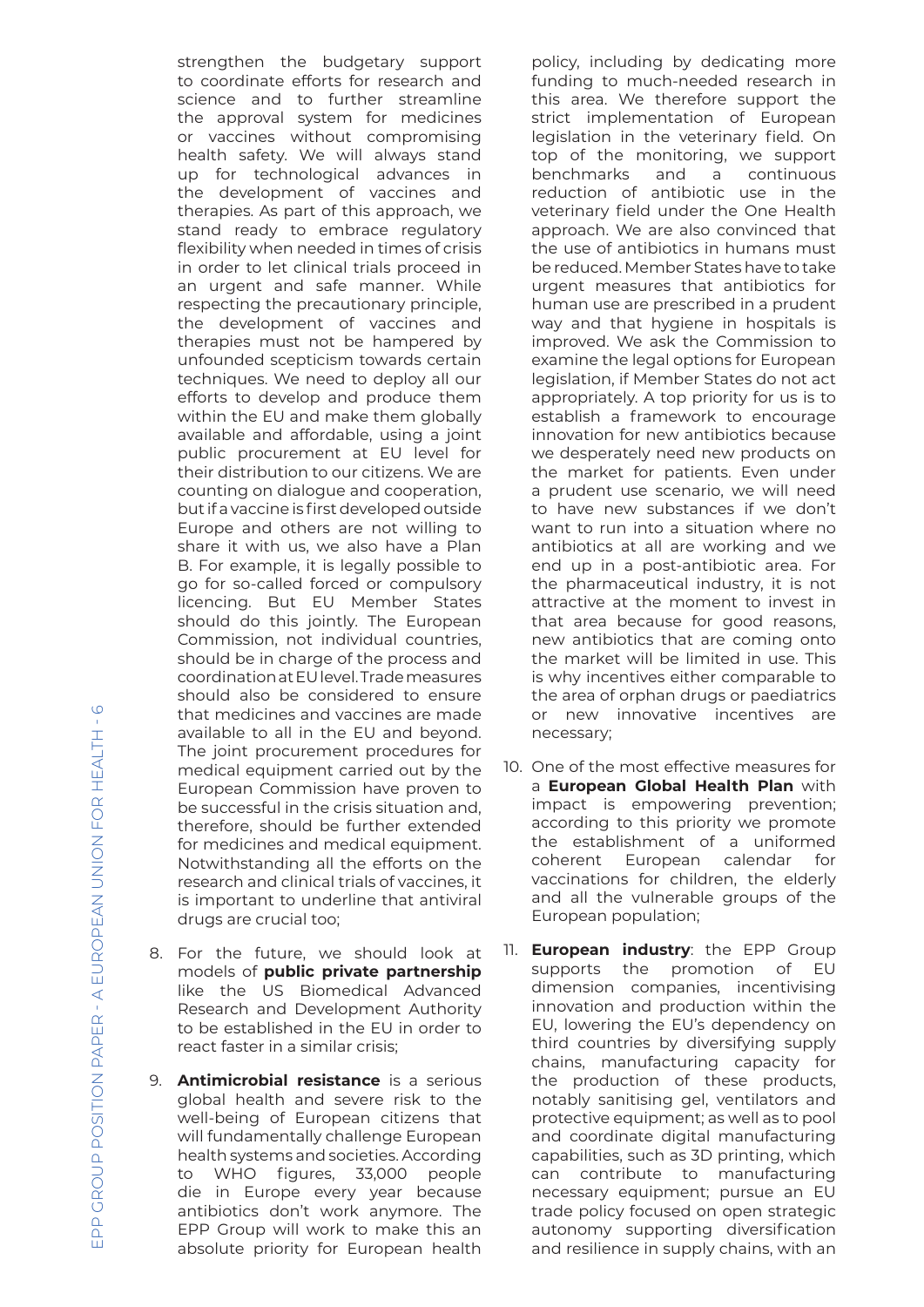open, rules-based multilateral trading system at its core to ensure the global availability of medical products and complemented by a 'strategic supply chain diversification fund' to actively support our companies; encourage all countries to join the WTO's Pharmaceutical Tariff Elimination Agreement and urge for its scope to be extended to all pharmaceutical and medicinal products. The EPP Group is of the opinion that the EU must maintain a robust European IP system to encourage R&D and manufacturing in Europe to ensure that Europe remains an innovator and a world leader;

- 12. A thriving and technically advanced European health industry and a competitive research community is of vital interest. This requires an **ambitious and clear regulatory framework** for European businesses as well as dedicated resources to science and health research;
- 13. The EPP Group defends that the EU should have a **rapid response capacity**  to enable it to react to major health threats in a coordinated manner, especially in cases of pandemics that spread easier in a continent based on the freedom of movement and circulation. The situation as seen during the first part of the COVID-19 lockdown in which essential goods including protective and medical equipment was blocked at national level or could not be delivered across the Internal Market should not happen again. The EPP Group calls for the launch of a 'Health Autonomy Action Plan' to produce and store, in sufficient numbers, critical/essential medicine and pharmaceutical products as well as key medical equipment within the EU, so as not to be largely dependent on outside suppliers. In order to strengthen the capacities of response of the EU and the Member States to health emergencies, the EPP Group proposes a review and update of the EU legal system for health emergencies on the basis of this pandemic experience. Through a rapid reaction information system, each Member State could directly and without delay inform the others about a shortage of essential medicines and therefore trigger a mechanism of sufficient stock localisation;
- 14. **Medicine shortages** is a growing threat to the health of European citizens and to European healthcare systems. The

EU and the Member States must act decisively to prevent these shortages and mitigate their effects. In terms of supply change issues, the Corona situation has underlined a certain vulnerability of the current European system of sourcing medical products and active pharmaceutical ingredients (API) from outside Europe. It is important that steps are taken for a better and more long-term dialogue between regulators and the industry on this issue, ensuring better sharing of data and earlier projections on where shortages may occur in the future. The EPP Group calls for greater European coordination and information-sharing to confront this problem. We defend the promotion of diversification of supplies and supply chains to ensure the availability and accessibility of medicines and medical equipment. Europe must immediately establish an action plan to address the shortage of essential/life-saving medicines supporting a strategic stock of medicines and medical equipment and in times of crisis avoid internal and external disruptions of the Single Market. We call for greater transparency in the production and distribution chain of medicinal products and for the creation of a European Crisis Prevention and Management Cell. It is our duty to secure supplies in the interest of patients and for this purpose the price criterion should no longer be the cornerstone for calls for tender, but should be supplemented by qualitative criteria such as the number of sites, places of production, compliance with social, environmental, electronic and quality standards;

15. The EPP Group defends reinforced attention to health within the existing **European Programme for Critical Infrastructure Protection (EPCIP)**, currently focused on transport and energy, leading to the identification and designation of European Critical Health Infrastructures and to increase the Commission's involvement in supporting critical health infrastructure protection in Member States The EPP Group strongly defends therefore that the strand under EU4Health will support investments in critical health infrastructure, tools, structures, processes, and laboratory capacity, including tools for surveillance, modelling, forecast, prevention and management of outbreaks. The EPP Group supports the launch of a **new pharmaceutical strategy** translating inter alia the European Health Autonomy Action Plan into a permanent approach,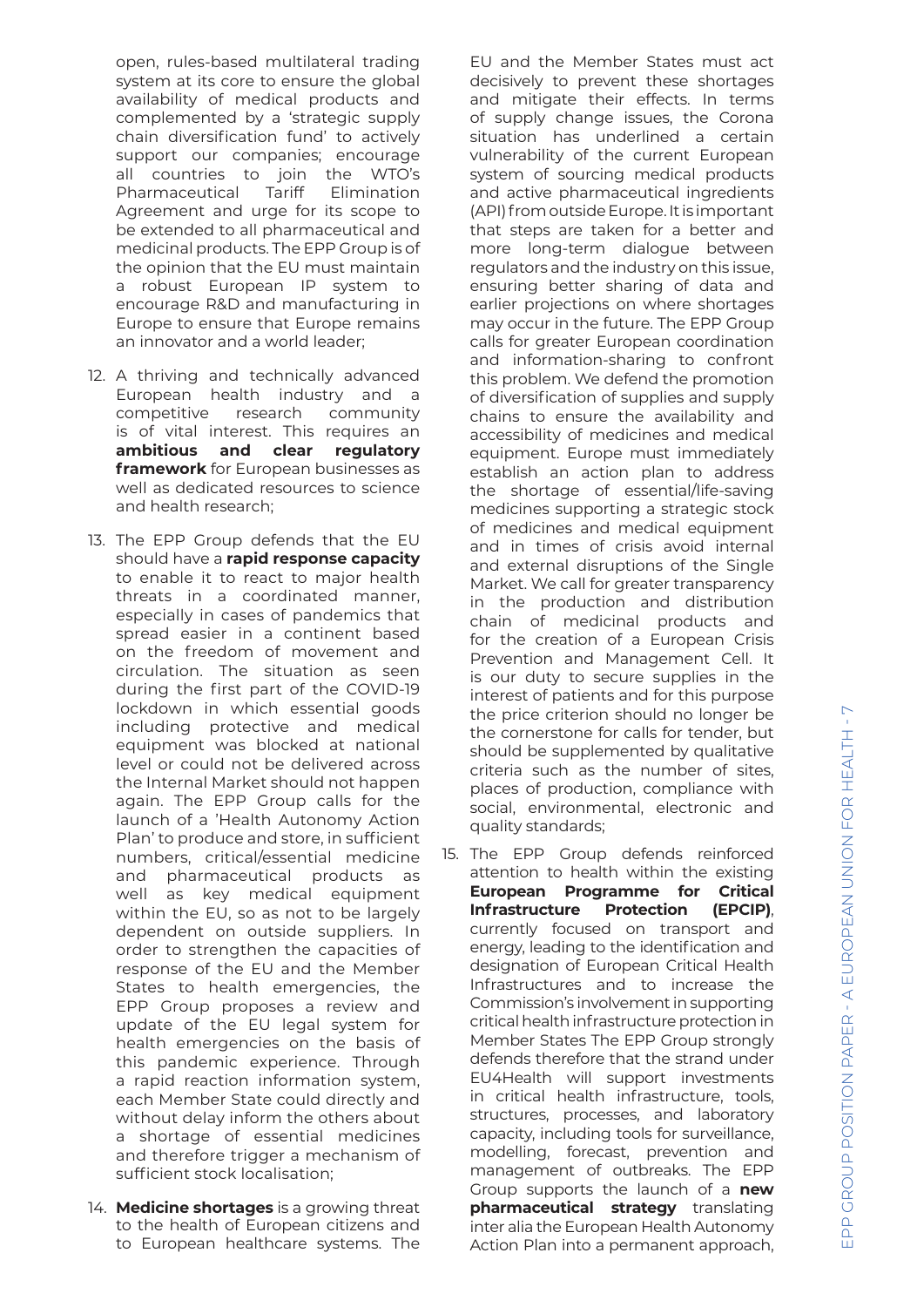aimed at ensuring security of supply of medicines and lowering the EU's dependence on third countries for the provision of key medicines and medical material by inter alia simplified procedures without jeopardising safety and efficacy, taking into account the challenges related to the sustainability of health systems; this new pharmaceutical strategy must be coordinated with the new industrial strategy launched by the European Commission, we must have a coordinated view in order to establish a genuine European Union for Health;

- 16. To establish a better European pandemic response and to render the management of the new EU4Health Programme more effective, the EPP Group supports that the **European Centre for Disease Control (ECDC)** must be strengthened and turned into a fully-fledged European Health Agency, including its early-warning and response system, with a unique ECDC authority in each Member State and the scientific community to implement cross-border measures and coordinate a European pandemic response and the capacity to act as a coordinating centre for public health. Alongside its epidemiological capabilities, the strengthened ECDC should entail a more holistic approach and include economics and social scientists when developing strategies and 'sequence health analysis' to mitigate an epidemiological threat or crises. We ask for an urgent evaluation of the European Decision on crossborder health threats and urge the Commission to propose changes they deem necessary as soon as possible. To support a more coherent approach in pandemic response, we ask the Commission to consider the idea of a Regulation rather than a Decision and to check if this is in line with the Treaty. The EPP Group also defends that the **EMA** should get beefed-up authority to prevent and monitor drug shortages;
- 17. **Digital solutions** such as eHealth improve the whole life cycle of health issues, from prevention to diagnosis and treatment. The EPP Group supports the use of AI, data analytics and other supercomputing tools such as the creation of an EU health data platform as well as an EU Data Centre for Emergency Coordination able to help the EU to collect data and for clinical uptake, to identify behavioural patterns, flows of people and vital products and run predictive analytics.

The EPP Group also encourages the creation of the eRecord of patients and the interconnectivity between Member States in this regard as well as the development of common EU standards for data collection and analysis to achieve a common data pool. We believe that the further development of a framework for eHealth and mHealth applications should be based on their trustworthiness, the protection of personal data and further digital health literacy in the EU. Data is also helpful in the decision support, medical imaging,<br>evidence-based policy, support evidence-based for clinical trials and research and prevention and predicting pandemics. The EPP Group, however, believes in the importance of ethics and the need for privacy, security and trust in personal data sharing. People need to feel comfortable and the added value in healthcare and innovative treatments will become personalised (e.g. using personal genetic information). The use of apps should be encouraged, on a voluntary basis in a decentralised storage system;

- 18. Within the EU there are significant disparities in the capacity of healthcare systems in terms of availability of **medical professionals**. This results in reduced access to healthcare, long waiting lists for patients, reduced resilience in health systems and deteriorating health of the population in the regions with shortages of medical workers. The EU should adopt measures to mitigate the impact of this to ensure adequate human resources healthcare capacity throughout the entire EU. The EU also relies on healthcare workers from outside the EU, which can impact health systems in the originating countries;
- 19. Today, over 30 million Europeans live with a **rare and neglected disease**, with little information about their diseases and their rights, few treatments, and a high level of psychological, social and economic vulnerability. Rare and neglected diseases do not stop at borders. European cooperation and coordination on rare and neglected diseases are essential to allow patients access to the best expertise available, irrespective of their Member State. Developing local and cross-border solutions for persons living with a rare disease and their relatives is of high importance to improve their quality of life close to home. We therefore need to support easy access to the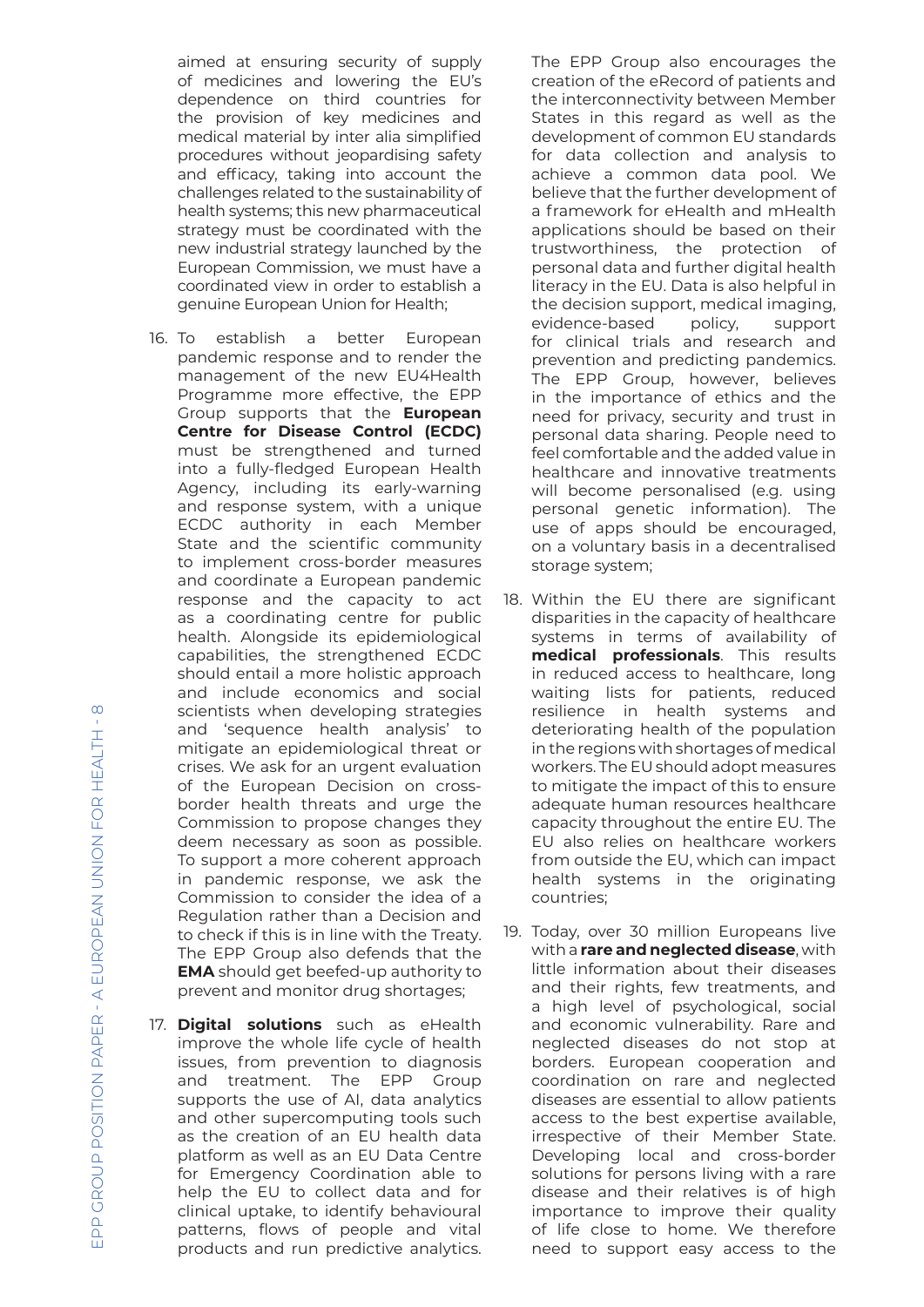best available expertise for patients of rare and neglected diseases by the establishment of European networks and clear rules for reimbursement in a cross-border context. We also need more investment in researching neglected diseases, for which there is often still no treatment or diagnosis available. We need to make sufficient funds available for biomedical research into these kinds of diseases in order to deliver a diagnostic test, clinical trials and effective treatments;

- 20. The psychological consequences of COVID-19 are highlighted in many reports and studies. People of all ages have been impacted by the need for social isolation over a long period to stop the spread of the virus. Healthcare workers are coping with the increased stress of looking after COVID-19 patients, while being concerned about their own health and the health of their families. The EPP Group calls for a European Commission 2021-2027 EU Action Plan on **EU-wide mental health** to address significant mental health issues in society. The action plan should include raising awareness of the importance of mental health. It should also include a campaign, advising citizens on how to safeguard their mental health under these new circumstances and informing them of where to seek advice when needed;
- 21. Urgent action is needed to address the health and care needs of **older people.**  The fact that a very large number of older people died from COVID-19 in nursing homes, calls for an urgent review of care provision. We support the right of older people to make choices about their care, including the option of continuing to live in their home with home care support, and access to high quality nursing home care where this is necessary. The EPP Group calls for an action plan on healthy ageing to enhance the quality of life of older people, including the provision of quality healthcare. The EPP Group calls for the adoption of a European Carers' Strategy in recognition of the social impacts associated with changes in and loss of employment, particularly for those with care responsibilities who are disproportionately women. This European Carers' Strategy could take account of differences in care provision in Member States and provide funding for critical infrastructure, ensuring that both caregivers and recipients of care are given due regard in healthcare and general care settings;
- 22. In the context of COVID-19, it is important that **other diseases** are not forgotten. COVID-19 demanded that medical resources were focused on tackling the pandemic, leaving little capacity to address other medical and health issues. In this regard, we call for greater effort and cooperation on two main causes of death in EU countries - cardiovascular diseases and cancer. However, it is vital to also address chronic diseases and their major impact as more silent killers on both patients and public health funds. The Corona situation has also proved very critical to patients at risk, e.g. people living with diabetes, obesity, and multi-diagnosed citizens who are often struggling with comorbidity. Scientific research should focus on establishing treatment pathways for these and other life-altering diseases. Continuous investment in science for the treatment of various diseases is essential to maintain modern and safe healthcare systems;
- 23. Every year, cancer kills 9 million people. Every family in Europe is affected by this disease. We are very happy that the priority of fighting cancer, that the EPP Group has demanded for two years now, is a shared concern of the European Commission and the Council. We defend a genuine **master plan against cancer**, pooling our efforts in research, resources and experience. There is a clear European added value from early prevention to diagnosis, treatments and care as well as strengthening the rights of cancer survivors;
- 24. In our Position Paper on Cancer, we call for the implementation of the **HTA (health technology assessment)**  proposal. This was the only healthrelated proposal under the Juncker Commission and it would be a very bad signal if Europe, after the Corona crisis, would not be able to agree on it. It is desperately needed to reduce red tape and to better help patients. The HTA proposal should be given new attention so as to improve cooperation on the assessment of new therapies and cutting the duplication of administrative procedures;
- 25. Despite all the efforts to strengthen the system of pharmacovigilance, improvements are still needed when it comes to **patient safety**, in particular the readability of the package insert that needs to be clearer, legible and understandable by patients. The EPP